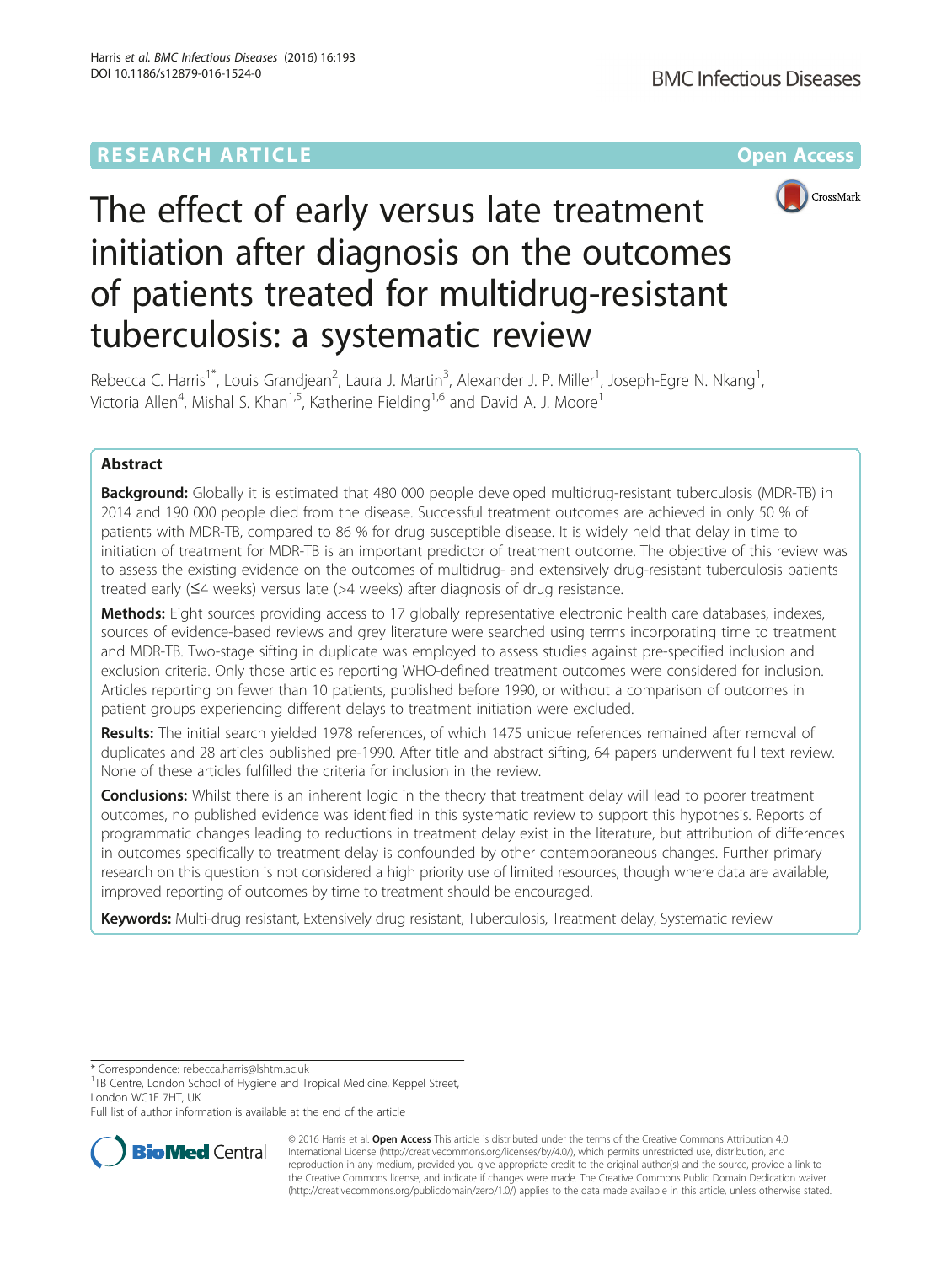# Background

The widespread emergence of multidrug-resistant tuberculosis (MDR-TB) and extensively drug-resistant tuberculosis (XDR-TB) could limit the globally declining trend in tuberculosis (TB) prevalence that has been observed in recent years. It is estimated that worldwide 20 % of previously treated TB cases and 3.3 % of new TB cases now have multidrug-resistant tuberculosis – caused by bacterial strains resistant to at least isoniazid and rifampicin [\[1\]](#page-7-0).

Treatment for MDR-TB and XDR-TB currently entails therapeutic regimens with much lower efficacy and greater toxicity than those used for drug-susceptible TB. Successful treatment outcome was only reported for 50 % of MDR-TB patients globally in 2014, compared to 86 % for newly diagnosed drug susceptible disease [\[1](#page-7-0)], and second line agents commonly used are poorly tolerated. Current recommendations for treatment of MDR-TB require at least 20 months of therapy [\[2](#page-7-0)], though mounting evidence indicates that shorter regimens may perform at least as well [\[3](#page-7-0)].

Early treatment of MDR-TB is presumed to be associated with improved treatment outcomes, yet the evidence in support of this assumption has not been previously reviewed. Individuals with a prolonged delay to treatment are perceived as more likely to have a higher bacillary burden, more extensive lung damage and, as a result, active TB disease that is harder to treat. With the introduction of rapid diagnostic tools and reported reductions in time to identification and treatment of MDR-TB in many settings, there is interest in determining whether such reductions are associated downstream with improved MDR-TB treatment outcomes. Moreover some countries are struggling to keep up with the demand for MDR treatment as they diagnose more and more cases, creating "waiting lists" wherein patients have to wait until treatment capacity is available. Demonstration of an adverse effect upon patient outcome of such delays would be a potentially useful tool for strengthened advocacy to promote interventions that enhance linkage of test results to treatment.

We therefore undertook a systematic review of the existing evidence on the outcomes of multidrug-resistant and extensively drug-resistant tuberculosis patients treated early ( $\leq$ 4 weeks) versus late ( $>$ 4 weeks) after the diagnosis of drug resistance. This review contributes to the evidence base for the generation of an updated World Health Organization (WHO) guideline for the clinical management of MDR-TB and XDR-TB.

### Methods

## PICOT Question

The full original protocol and PRISMA checklist [\[4](#page-7-0)] (Additional file [1:](#page-7-0) Table S1) are available in the supporting information [additional file](#page-7-0) section. The following amendments or clarifications were made to the original protocol: searching Google Scholar in place of Google, including a limit of publication since 1990, including a 10 % check of sifting by a third reviewer, and allowing a flexible cut-off during sifting in the definition of the timing of early versus late treatment.

The research question was framed using PICOT (Population, Intervention, Comparison, Outcome and Time) methodology [\[5](#page-7-0), [6](#page-7-0)]. The population under consideration was all patients with multidrug-resistant or extensively drug-resistant tuberculosis bacteriologically confirmed by phenotypic methods, or for whom molecular testing indicating rifampicin resistance was used as a surrogate for initiation of MDR treatment. The intervention and comparator of interest were early versus late treatment, defined respectively as drug treatment initiated within 28 days versus later than 28 days after diagnosis of MDR-TB. The primary outcomes in this review were the WHO-defined tuberculosis outcomes as proposed by Laserson et al. [\[7](#page-7-0)]: cure, treatment completion, failure/ relapse, transfer out, abandoned treatment and death. Treatment success was defined as patients meeting the outcome definition of cure or treatment completed. Poor outcomes were defined as patients with the outcome of failure/relapse, transfer out, abandoned treatment or death. Secondary outcomes pre-defined in the protocol were not included in the search terms, but were intended for consideration during data extraction from included papers, and were defined as adverse reactions from TB drugs (severity, type, organ class), adherence to treatment, or treatment interruption due to non-adherence.

### Search strategy

A comprehensive search strategy was developed in consultation with WHO technical experts using the PICOT question as a framework (see Additional file [1](#page-7-0)). Due to the relatively low number of total hits in preliminary searches, only population and intervention terms were used in the search strategy (Additional file [1:](#page-7-0) Table S2). By checking for comparator and outcomes defined a priori during the manual sift instead of in the search strategy, the likelihood of missing a potentially relevant paper was reduced. An example of the search strategy, in this case as applied in PubMed, is included in Additional file [1](#page-7-0): Table S2.

Electronic health care databases, sources of evidencebased reviews, guidelines, and grey literature were searched in accordance with the specifications of each database. These included PubMed (including MEDLINE), EMBASE, Cochrane library (includes CENTRAL, CDSR, DARE and HTA databases), WHO Global Index Medicus (includes LILACS, WPRIM, IMSEAR, IMEMR, AIM, SciELO and WHOLIS indexes), WHO portal of clinical trials, OpenSI-GLE, International Union of Tuberculosis and Lung Disease conference abstracts (2004–2014) and Google Scholar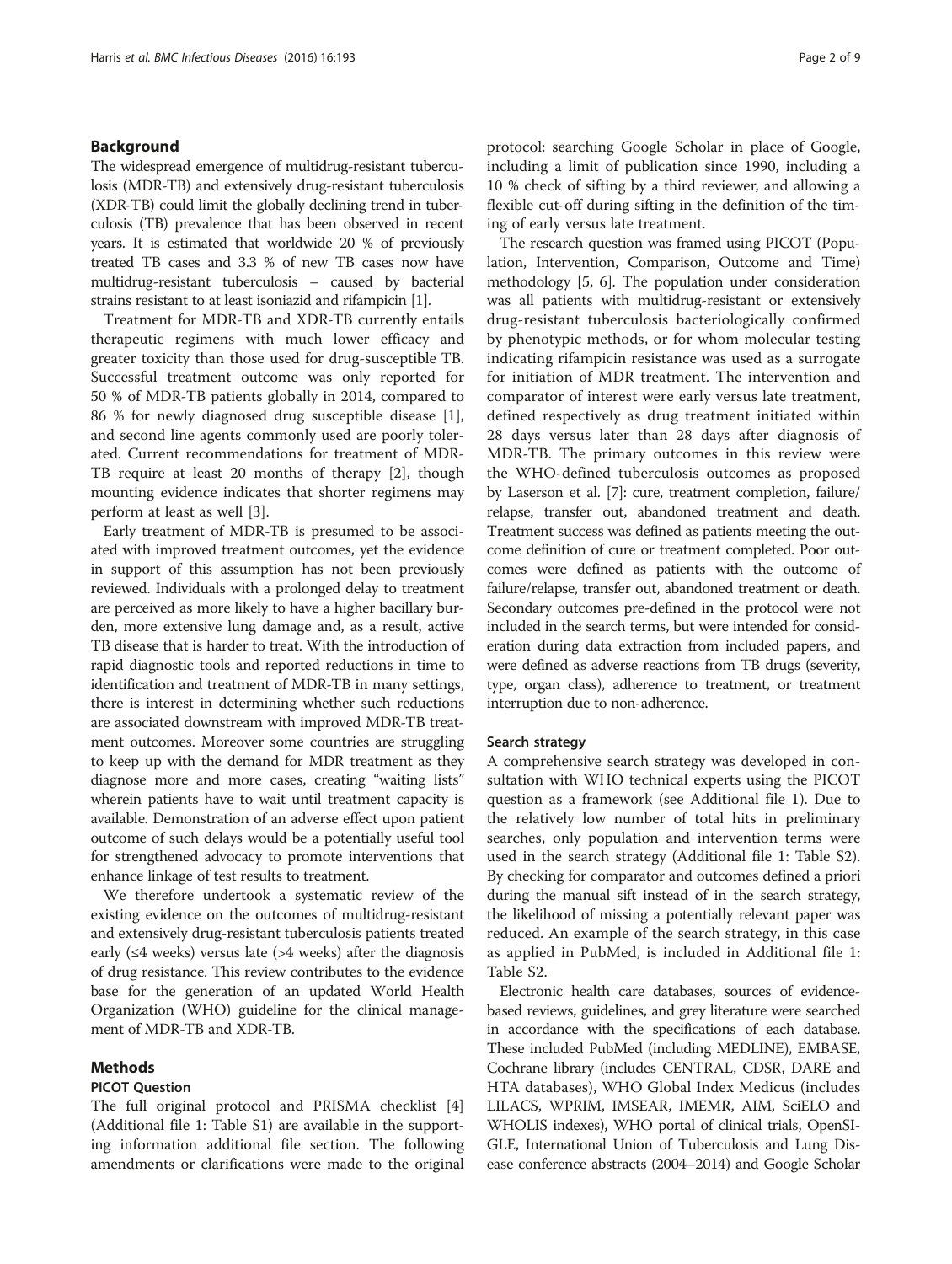(limited to the first ten pages). The search strategies were executed on 26th September 2015. The date, human studies and language inclusion criteria were applied in the manual sifting process instead of through the limits function of PubMed (and other databases) in order to avoid exclusion of papers that had not been indexed on these criteria (Table 1).

### Manual sifting

Following removal of duplicates, two-stage screening against inclusion and exclusion criteria was executed independently by two reviewers (JN, AM), sifting first by title and abstract, followed by full-text sifting. A third reviewer (DM) reviewed any discrepant results and every tenth reference to adjudicate and check for consistency. Studies including participants of any age with confirmed multi-drug resistant or extensively drug-resistant pulmonary tuberculosis were potentially eligible for inclusion. Any consecutive case series, case control study, cohort study, randomised controlled trial, systematic review or metaanalysis that included a comparator group was considered for inclusion. Included studies were required to report data on at least one of the primary outcome measures of interest. Although the original intervention of interest was defined as presumed adequate treatment initiated ≤28 days after diagnosis, and a comparator group with treatment initiated >28 days after diagnosis, the protocol was changed to allow flexibility in the definition of this cut off for early versus late treatment. Therefore studies reporting outcomes for patient groups with different definitions for delay to treatment initiation were considered for inclusion.

Any systematic review superseded by an updated systematic review, or narrative reviews not adding new data or new analysis to the existing evidence base were excluded. Finally, studies not performed in humans, written in a language other than those listed in Table 1, or with fewer than ten participants were excluded.

Sifting was primarily managed within Endnote® X7.4 (Thomson Reuters, California, USA). If a paper was

Table 1 Summary of non-PICO inclusion criteria

| Limit category                                                                                                                                                | Specified limit                                                                               | Implementation |
|---------------------------------------------------------------------------------------------------------------------------------------------------------------|-----------------------------------------------------------------------------------------------|----------------|
| Languages                                                                                                                                                     | English, Japanese, Chinese,<br>Russian, French, Spanish,<br>Portuguese, Ukrainian, Lithuanian | Manual sifting |
| Publication type                                                                                                                                              | None                                                                                          | n/a            |
| Date of publication                                                                                                                                           | 1st January 1990-26th Sept 2015                                                               | Manual sifting |
| Study design<br>Consecutive Case Series, Case<br>Control Studies, Cohort Studies,<br>Randomised Controlled Trials,<br>Systematic Reviews<br>and Meta-analyses |                                                                                               | Manual sifting |
| Other limits                                                                                                                                                  | None                                                                                          | n/a            |

deemed ineligible for inclusion at the full text sifting stage, the primary reason for ineligibility was recorded by the reviewers.

## Supplementary review and data extraction

An additional post-hoc review of those articles included in the full text review was undertaken by one reviewer (DM) using alternative, less-stringent inclusion criteria. Specifically, papers were identified which reported on two or more groups of patients with different times to MDR treatment initiation. Data on treatment outcome according to WHO criteria or on intermediate outcomes such as culture conversion time (though not validated as surrogates of treatment outcome) were abstracted from papers included in this post-hoc review.

## Results

A total of 1978 citations were retrieved from the initial search of all databases. Breakdown by database source is provided in Additional file [1:](#page-7-0) Table S3. After removal of duplicates ( $n = 475$ ) and pre-1990 publications ( $n = 28$ ), 1475 unique citations remained. 1411 hits were excluded during title and abstract screening. Sixty-four references were thus identified for full text review and all were retrieved [[3, 8](#page-7-0)–[70\]](#page-8-0) (Fig. [1](#page-3-0)).

On full text review none of the 64 references fulfilled the per-protocol inclusion criteria. Reasons for exclusion are indicated in Fig. [1.](#page-3-0)

The most frequent reason for exclusion was the lack of a comparator group (91 % of full texts reviewed). Papers often reported average time to treatment, but did not disaggregate outcomes by timing of treatment, even with the more relaxed early versus late definition (not requiring a 28 day cut-off). Three narrative reviews were excluded as no new data were presented in addition to not meeting other inclusion/exclusion criteria for this review, two research articles were excluded as there were no reported outcomes of interest, and one reported on fewer than ten participants.

# Supplementary post-hoc review

Although the full text review failed to deliver any publications fulfilling the inclusion criteria it was noted that a number of articles reported less well defined data on treatment delay (without a 28 day cut-off) related to some interim outcome measures (smear and culture conversion) and final treatment outcomes [\[11, 13](#page-7-0), [22](#page-7-0), [31, 37](#page-8-0), [38, 45](#page-8-0), [46](#page-8-0), [48, 50, 51](#page-8-0), [61, 63, 64](#page-8-0), [66, 68\]](#page-8-0).

None of these articles addressed the independent effect of treatment delay with a meaningful comparator group - whether not delayed or less delayed - upon treatment outcomes, whether interim or final.

Whilst outside the designated protocol we proceeded to abstract these data in case the resulting narrative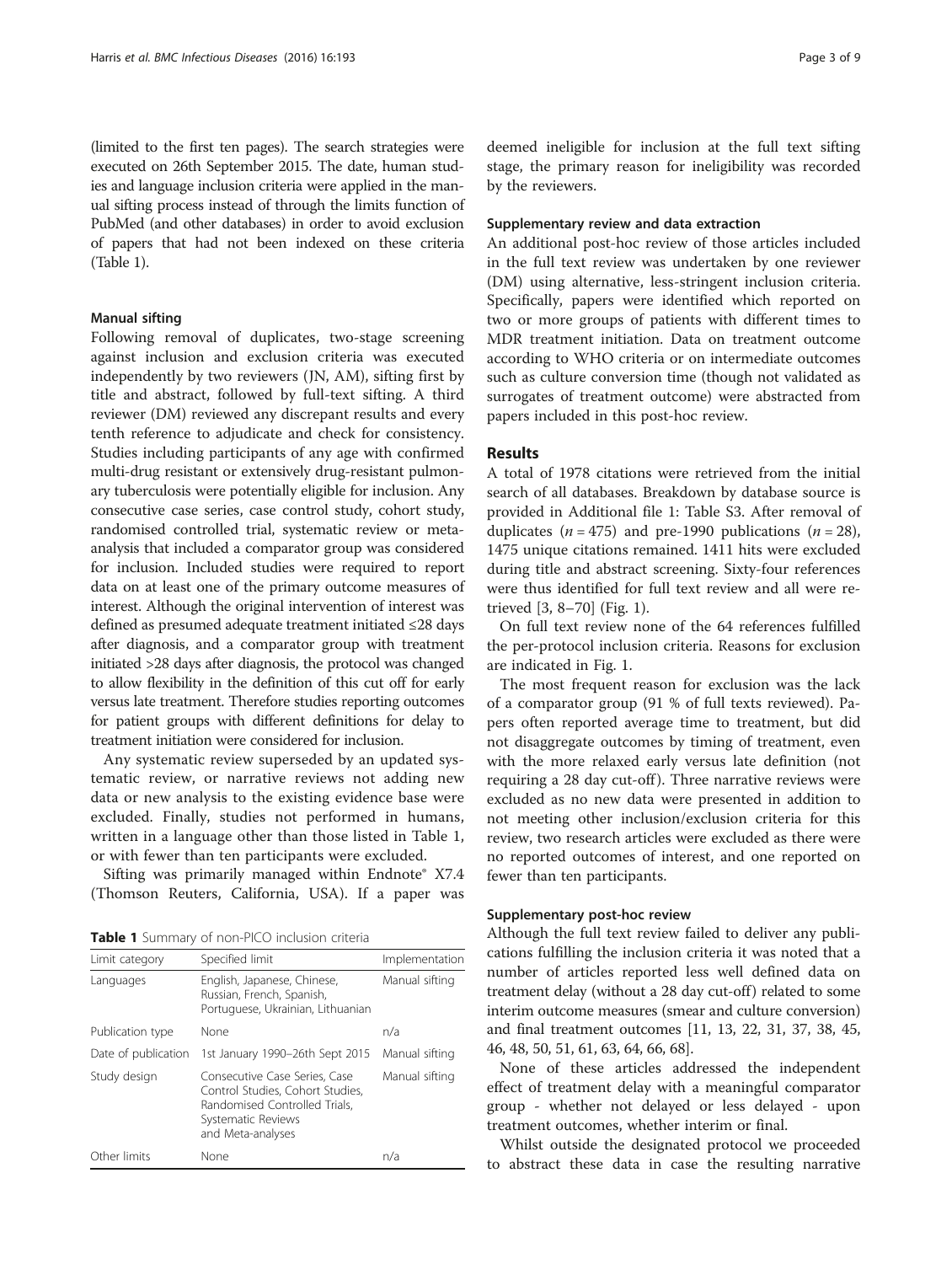<span id="page-3-0"></span>

yielded any information of use. These data and narrative summary are reported in Table [2](#page-4-0) and Additional file [1](#page-7-0): supplementary text.

# Discussion

Whilst there is an inherent logic in the theory that treatment delay will lead, via more severe disease, to worse treatment outcomes, we were unable to find any published evidence to support this assumption. More pertinently, there were no published data demonstrating an independent effect upon treatment outcome of earlier initiation of therapy following MDR diagnosis.

It is unfortunate that such data do not exist, as evidence highlighting a clear direct benefit upon patientcentred outcomes could have provided a powerful tool to advocate for specific interventions to improve linkage of MDR diagnosis to initiation of treatment, a particular problem for countries facing growing "waiting lists" of patients diagnosed with MDR-TB awaiting health system capacity to deliver treatment, or with considerable loss to follow up between testing and initiation of treatment. This systematic review found a lack of data rather than a lack of effect, therefore it should not be assumed that there is no benefit of early access to treatment. However, a recent systematic review evaluating the potential benefit of active case finding upon treatment outcomes for drug susceptible TB failed to demonstrate any improvement over passive case finding, despite the tendency of active case finding to find cases earlier and with reduced disease severity [\[71](#page-8-0)].

Regardless, beyond the effect for the individual, earlier treatment initiation should de facto result in reduced duration of infectiousness and thus result in reduced transmission at a community level. Treatment for MDR-TB should clearly be initiated at the earliest opportunity after diagnosis.

A major obstacle in this review was the lack of suitable comparator group, as no studies reported treatment outcomes for otherwise similar patient groups varying only the time to treatment. Where outcome data were reported related to time to treatment, it was often confounded by simultaneous changes in other elements of healthcare delivery, such as programmatic changes related to delivery of care and altered drug regimens. Therefore, it was impossible to attribute differential outcomes to treatment delay.

The authors believe that further research with time to treatment as the primary research question should not be considered a high priority amongst competing demands upon limited resources. However, improved data collection and reporting of patient outcomes by time to treatment initiation should be encouraged in studies collecting data on the outcomes of interest in this patient group. Such data could provide important insight without cost implications.

Even if such data were available, treatment delay when defined as the interval from MDR diagnosis to treatment fails to take account of delays in reaching an MDR diagnosis, the effect of which might overwhelm any potential benefit of reduced diagnosis-to-treatment time. Roll-out of new rapid diagnostics, whether molecular tests such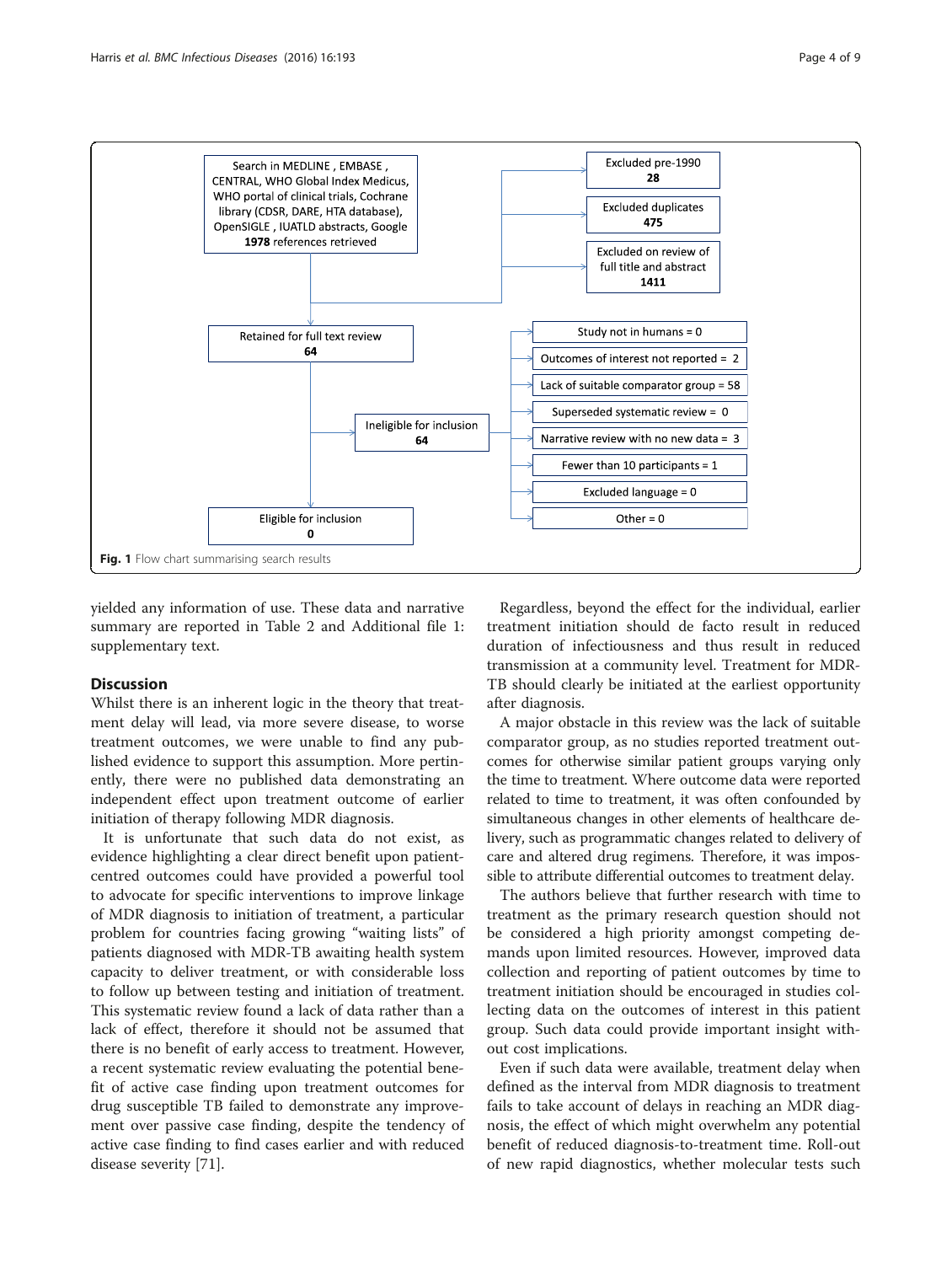# <span id="page-4-0"></span>Table 2 Supplementary post-hoc review data

| Author                    | Journal       |              | Year Exposure                                                    | Outcome                                                                                                                                                                                      | Comments                                                                                                                                                                                                                               |
|---------------------------|---------------|--------------|------------------------------------------------------------------|----------------------------------------------------------------------------------------------------------------------------------------------------------------------------------------------|----------------------------------------------------------------------------------------------------------------------------------------------------------------------------------------------------------------------------------------|
| Goble [38]<br><b>NEJM</b> |               |              | 1993 Duration of disease                                         | Failure: continually positive sputum  Duration of disease very long<br>cultures after at least three months<br>of therapy                                                                    |                                                                                                                                                                                                                                        |
|                           |               |              | $1-3$ yrs                                                        | 12/44                                                                                                                                                                                        |                                                                                                                                                                                                                                        |
|                           |               |              | $4-8$ yrs                                                        | 18/44 OR 1.8 (0.6-5.4)                                                                                                                                                                       |                                                                                                                                                                                                                                        |
|                           |               | $\geq$ 9 yrs | 17/46 OR 1.6 (0.5-5.0)                                           |                                                                                                                                                                                              |                                                                                                                                                                                                                                        |
| Chan [37]                 | <b>AJRCCM</b> |              | 2004 Each additional year<br>delay before first visit to<br>site | Initial favourable response: $\geq$ 3<br>negative sputum cultures over ≥3<br>months<br>OR 0.93 (0.87-0.995) p=0.03                                                                           | Median pre-therapy disease duration $=$<br>4.2 years; analysis takes no account of<br>time to MDR therapy, just time to first<br>visit                                                                                                 |
| Bonilla [66]<br>PLoS ONE  |               | 2008         |                                                                  | Treatment success                                                                                                                                                                            | Paper mainly about individualisation of<br>regimens with DST and availability of<br>2 <sup>nd</sup> line DST within 31 days; no data on<br>lead-in time from diagnosis and<br>exclusions from primary analyses limit<br>interpretation |
|                           |               |              | MDR DST available<br>within $\leq$ 31 days                       | 264/334 (79.0%)                                                                                                                                                                              |                                                                                                                                                                                                                                        |
|                           |               |              | MDR DST available after<br>$> 31$ days                           | 108/160 (67.5%)                                                                                                                                                                              |                                                                                                                                                                                                                                        |
|                           |               |              | XDR DST available<br>within $\leq$ 31 days                       | 11/14 (78.6%)                                                                                                                                                                                |                                                                                                                                                                                                                                        |
|                           |               |              | XDR DST available after<br>$> 31$ days                           | 7/23 (30.4%)                                                                                                                                                                                 |                                                                                                                                                                                                                                        |
| Dheda [31]                | Lancet        |              | 2010 Treatment outcome                                           | Delay to treatment                                                                                                                                                                           | Compared delay to treatment in groups                                                                                                                                                                                                  |
|                           |               |              | Survival                                                         | 78 days [53-107]                                                                                                                                                                             | of survivors and non-survivors and<br>culture converters and non-converters.                                                                                                                                                           |
|                           |               |              | Death                                                            | 57 days [36-67]<br>$p = 0.001$                                                                                                                                                               | Delay to treatment $=$ time from sputum<br>acquisition to start of treatment                                                                                                                                                           |
|                           |               |              | Culture conversion                                               | 91 days $[61-116]$                                                                                                                                                                           |                                                                                                                                                                                                                                        |
|                           |               |              | Non-conversion                                                   | 59 days [43-86]<br>$p = 0.001$                                                                                                                                                               |                                                                                                                                                                                                                                        |
| Heller [45]               | <b>IJTLD</b>  | 2010         |                                                                  | Median days (95%Cl) treatment<br>delay                                                                                                                                                       | Before vs. after comparison following<br>change from traditional hospital based<br>management (TM) to community based<br>(CM).                                                                                                         |
|                           |               |              | Traditional (n=46)                                               | 106.5 (88.6-151.1)                                                                                                                                                                           |                                                                                                                                                                                                                                        |
|                           |               |              | Community (n=48)                                                 | 84 (78.7-93.3) p=0.002                                                                                                                                                                       | In multivariate analysis time to smear<br>conversion was longer for TM group<br>than for CM group ( $aHR=1.78$ , $p=0.062$ ),<br>as was time to culture conversion<br>(aHR=1.82, p=0.026)                                              |
|                           |               |              |                                                                  | Median days (95%CI) to smear<br>conversion                                                                                                                                                   |                                                                                                                                                                                                                                        |
|                           |               |              | Traditional (n=48)                                               | 91 (72.2-119.8)                                                                                                                                                                              |                                                                                                                                                                                                                                        |
|                           |               |              | Community (n=32)                                                 | 59 (34.9-83.1) p=0.055                                                                                                                                                                       |                                                                                                                                                                                                                                        |
|                           |               |              |                                                                  | Median days (95%CI) to culture<br>conversion                                                                                                                                                 |                                                                                                                                                                                                                                        |
|                           |               |              | Traditional (n=53)                                               | 119 (106.1-131.9)                                                                                                                                                                            |                                                                                                                                                                                                                                        |
|                           |               |              | Community (n=39)                                                 | 85 (68.0-102.0)<br>$p=0.002$                                                                                                                                                                 |                                                                                                                                                                                                                                        |
|                           |               |              |                                                                  | Active and on treatment at 6<br>months                                                                                                                                                       |                                                                                                                                                                                                                                        |
|                           |               |              | Traditional                                                      | 91.2%                                                                                                                                                                                        |                                                                                                                                                                                                                                        |
|                           |               |              | Community                                                        | 84.8%<br>$p=0.4$                                                                                                                                                                             |                                                                                                                                                                                                                                        |
| Seddon [64]               | <b>CID</b>    |              | 2012 Treatment delay<br>(not defined)                            | Not associated with:<br>[1] failure to culture convert by<br>month 2<br>$(26/74, p=0.25)$<br>[2] unfavourable treatment<br>outcome<br>$(15/103, p=0.36)$<br>$[3]$ death<br>$(8/103, p=0.18)$ | Median delay 91 days (IQR 51-166)<br>Data in table 4 - analysis not clear                                                                                                                                                              |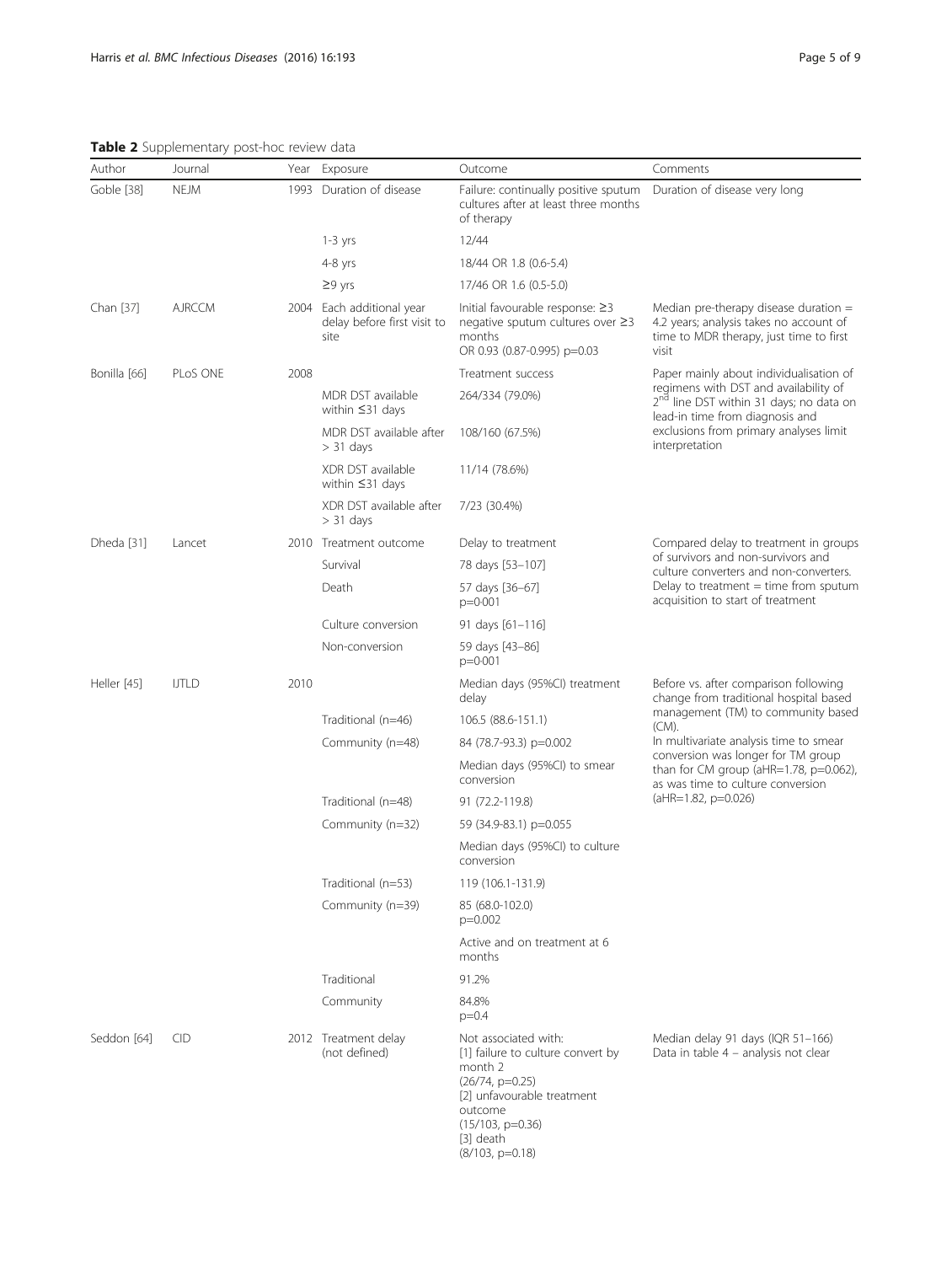# Table 2 Supplementary post-hoc review data (Continued)

| Van der Walt<br>$[13]$ | ERJ (Conference<br>abstract) | 2012 |                                                                          | Time to treatment                                                                                                                                              | Shorter time to treatment in inpatients                                                                                                                                                                           |
|------------------------|------------------------------|------|--------------------------------------------------------------------------|----------------------------------------------------------------------------------------------------------------------------------------------------------------|-------------------------------------------------------------------------------------------------------------------------------------------------------------------------------------------------------------------|
|                        |                              |      | Inpatients                                                               | 76 days                                                                                                                                                        | but no differences in time to smear or<br>culture conversion                                                                                                                                                      |
|                        |                              |      | Community                                                                | 64 days p<0.01                                                                                                                                                 |                                                                                                                                                                                                                   |
|                        |                              |      |                                                                          | Sputum conversion                                                                                                                                              |                                                                                                                                                                                                                   |
|                        |                              |      | Inpatients                                                               | 54%                                                                                                                                                            |                                                                                                                                                                                                                   |
|                        |                              |      | Community                                                                | 52%                                                                                                                                                            |                                                                                                                                                                                                                   |
|                        |                              |      |                                                                          | Time to conversion (median with<br>IQR)                                                                                                                        |                                                                                                                                                                                                                   |
|                        |                              |      | Inpatients                                                               | 105 (64.5-164)                                                                                                                                                 |                                                                                                                                                                                                                   |
|                        |                              |      | Community                                                                | 121 (61.0-206.5)                                                                                                                                               |                                                                                                                                                                                                                   |
| Loveday [46]           | <b>UTLD</b>                  | 2012 |                                                                          | Median (IQR) treatment delay in<br>days                                                                                                                        | Decentralised vs. centralised hospital<br>care. Shorter delay to treatment but<br>worse treatment outcomes for<br>decentralised care, but many other<br>differences in care beyond treatment<br>initiation delay. |
|                        |                              |      | Decentralised                                                            | 72 (56-99)                                                                                                                                                     |                                                                                                                                                                                                                   |
|                        |                              |      | Centralised                                                              | $93(71 - 120)$<br>p<0.001                                                                                                                                      |                                                                                                                                                                                                                   |
|                        |                              |      |                                                                          | Unsuccessful treatment outcomes                                                                                                                                |                                                                                                                                                                                                                   |
|                        |                              |      | Decentralised                                                            | 96/419 (23%)                                                                                                                                                   |                                                                                                                                                                                                                   |
|                        |                              |      | Centralised                                                              | 37/441 (8%)                                                                                                                                                    |                                                                                                                                                                                                                   |
| Cox [63]               | <b>IJTLD</b>                 | 2014 |                                                                          | Median (IQR) treatment delay in<br>days                                                                                                                        | MDR programme implemented. But<br>changes other than treatment initiation<br>delay e.g. change to include<br>moxifloxacin                                                                                         |
|                        |                              |      | Before (2005)                                                            | 58 (25-91) (n=39)                                                                                                                                              |                                                                                                                                                                                                                   |
|                        |                              |      | During (2010)                                                            | 31 (18-45) (n=183)                                                                                                                                             |                                                                                                                                                                                                                   |
|                        |                              |      |                                                                          | Treatment success                                                                                                                                              |                                                                                                                                                                                                                   |
|                        |                              |      | Before (2005-7)                                                          | 85/206 (41%)                                                                                                                                                   |                                                                                                                                                                                                                   |
|                        |                              |      | During (2010)                                                            | 86/164 (52%)                                                                                                                                                   |                                                                                                                                                                                                                   |
| Mpagama [48] PLoS ONE  |                              |      | 2013 Median (range) time<br>from MDR diagnosis to<br>treatment           | Outcome                                                                                                                                                        | No difference in time from MDR<br>diagnosis to treatment initiation<br>between intensive phase completers<br>and deaths.                                                                                          |
|                        |                              |      | 272 (26-888)                                                             | Completion of intensive phase n=54                                                                                                                             |                                                                                                                                                                                                                   |
|                        |                              |      | 255 (193-317)                                                            | Died $n=4$<br>$p=0.8$                                                                                                                                          |                                                                                                                                                                                                                   |
| Chan [50]              | PLoS ONE                     |      | 2013 Delay                                                               | Treatment success in 3 models<br>Multiple logistic analysis                                                                                                    | Change to programme management in<br>Taiwan                                                                                                                                                                       |
|                        |                              |      | $>120$ days                                                              | 133/194 (69%)                                                                                                                                                  |                                                                                                                                                                                                                   |
|                        |                              |      | $\leq$ 120 days                                                          | 328/457 (72%)                                                                                                                                                  |                                                                                                                                                                                                                   |
|                        |                              |      | >120 vs. $≤120$                                                          | OR 1.2 (0.8-1.7), p=0.4<br>Adjusted HRs<br>$0.8$ (0.6-0.9), p=0.012<br>$0.8$ (0.6-1.0), p=0.018                                                                |                                                                                                                                                                                                                   |
|                        |                              |      | Delay in 390 patients<br>with second line drug<br>susceptibility testing |                                                                                                                                                                |                                                                                                                                                                                                                   |
|                        |                              |      | $>120$ days                                                              | 74/117 (63%)                                                                                                                                                   |                                                                                                                                                                                                                   |
|                        |                              |      | $\leq$ 120 days                                                          | 170/273 (62%)                                                                                                                                                  |                                                                                                                                                                                                                   |
|                        |                              |      | >120 vs. $≤120$                                                          | OR 1.0 (0.6-1.5), p=0.9<br>aOR 0.6 (0.4-0.9), p=0.01                                                                                                           |                                                                                                                                                                                                                   |
| Helbling [61]          | Swiss Med Wkly               |      | 2014 Time to treatment                                                   | Treatment success<br>39/51 (76.5%)<br>Time to treatment initiation not<br>associated with treatment success in<br>logistic regression model (no data<br>shown) | Median time to initiation was 5.5 weeks<br>but 10 initiated MDR treatment<br>immediately                                                                                                                          |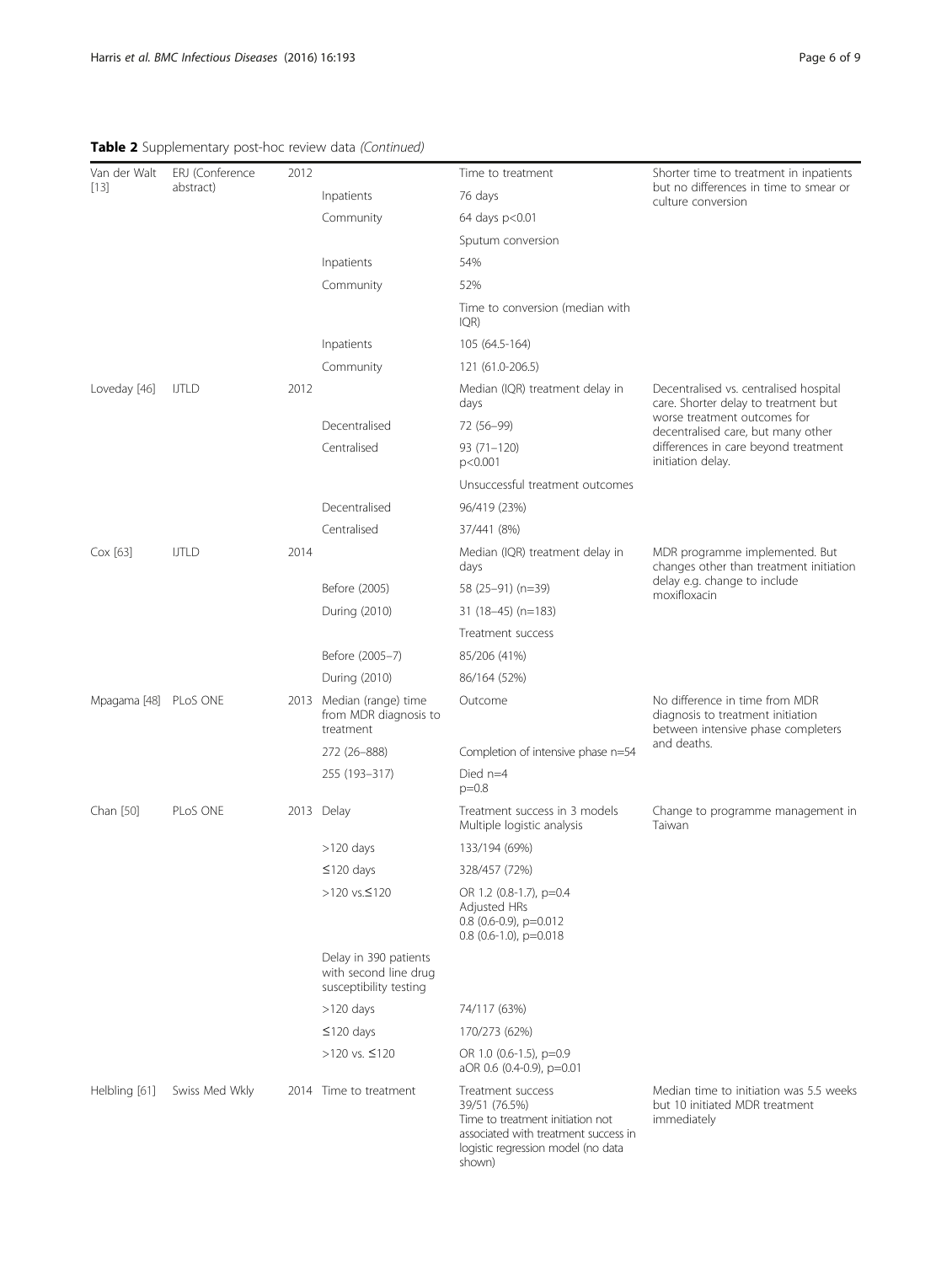# Table 2 Supplementary post-hoc review data (Continued)

| CID<br>Kipiani [68] |                         |      | 2014 Line probe assay<br>implementation   | Delay to MDR treatment                                                                          | Before vs. after analysis of line probe<br>assay implementation. Groups differed                                                                                                                     |
|---------------------|-------------------------|------|-------------------------------------------|-------------------------------------------------------------------------------------------------|------------------------------------------------------------------------------------------------------------------------------------------------------------------------------------------------------|
|                     |                         |      | Pre-implementation                        | 83.9 (56-106)                                                                                   | in many ways - post implementation<br>group had more HCV co-infection, more<br>initial inpatient treatment, more likely to<br>receive kanamycin instead of<br>capreomycin, higher rates on prior MDR |
|                     |                         |      | Post-implementation                       | 18.2 (11-24) p<0.01<br>(Unclear if overall or just for subset<br>who received first line drugs) |                                                                                                                                                                                                      |
|                     |                         |      |                                           | 12 wk culture conversion                                                                        | treatment, resistant to more drugs.                                                                                                                                                                  |
|                     |                         |      | Pre-implementation                        | 5/68 (7%)                                                                                       |                                                                                                                                                                                                      |
|                     |                         |      | Post-implementation                       | 25/51 (49%)                                                                                     |                                                                                                                                                                                                      |
|                     |                         |      |                                           | 24 week culture conversion                                                                      |                                                                                                                                                                                                      |
|                     |                         |      | Pre-implementation                        | 43/68 (63%)                                                                                     |                                                                                                                                                                                                      |
|                     |                         |      | Post-implementation                       | 44/51 (86%)<br>$p=0.01$                                                                         |                                                                                                                                                                                                      |
|                     |                         |      |                                           | 24 week smear conversion                                                                        |                                                                                                                                                                                                      |
|                     |                         |      | Pre-implementation                        | 77%                                                                                             |                                                                                                                                                                                                      |
|                     |                         |      | Post-implementation                       | 90%<br>$p=0.05$                                                                                 |                                                                                                                                                                                                      |
| Li [51]             | Lancet Global<br>Health |      | 2015 Programme<br>implementation          | Median [IQR] time to treatment                                                                  | Time to treatment only reported for<br>32% and 71% of pre- and post-<br>intervention patients                                                                                                        |
|                     |                         |      | Before                                    | 139 [69-207]                                                                                    |                                                                                                                                                                                                      |
|                     |                         |      | After                                     | 14 [10-21]                                                                                      |                                                                                                                                                                                                      |
|                     |                         |      |                                           | Still on treatment at 6 months                                                                  |                                                                                                                                                                                                      |
|                     |                         |      | Before                                    | 8% (2/26)                                                                                       |                                                                                                                                                                                                      |
|                     |                         |      | After                                     | 80% (137/172)                                                                                   |                                                                                                                                                                                                      |
| Loveday [11]        | <b>IJTLD</b>            | 2015 |                                           | Median (IQR) treatment delay in<br>days                                                         | Includes all of Loveday 2012 data plus<br>data for 7 additional months                                                                                                                               |
|                     |                         |      | Decentralised                             | 72 (54-97) (n=724)                                                                              |                                                                                                                                                                                                      |
|                     |                         |      | Decentralised                             | 72 (54-97) (n=724)                                                                              |                                                                                                                                                                                                      |
|                     |                         |      | Centralised                               | 92 (69-120) (n=811)<br>p<0.001                                                                  |                                                                                                                                                                                                      |
|                     |                         |      |                                           | Treatment success                                                                               |                                                                                                                                                                                                      |
|                     |                         |      | Decentralised                             | 427/736 (58%)                                                                                   |                                                                                                                                                                                                      |
|                     |                         |      | Centralised                               | 439/813 (54%) p=0.18                                                                            |                                                                                                                                                                                                      |
|                     |                         |      |                                           | Death                                                                                           |                                                                                                                                                                                                      |
|                     |                         |      | Decentralised                             | 133/736 (18.1%)                                                                                 |                                                                                                                                                                                                      |
|                     |                         |      | Centralised                               | 113/813 (13.9%) p=0.21                                                                          |                                                                                                                                                                                                      |
| Otero [22]          | <b>TMIH</b>             |      | 2015 Treatment outcomes                   | Median (IQR) time in days to MDR-<br>TB treatment                                               | Should be noted that the duration of<br>treatment prior to switching was<br>undetermined.                                                                                                            |
|                     |                         |      | For patients starting on<br>MDR regimen:  |                                                                                                 |                                                                                                                                                                                                      |
|                     |                         |      | Success                                   | 26 (18–41)                                                                                      |                                                                                                                                                                                                      |
|                     |                         |      | Not success                               | $25(18-30)$ p=0.6                                                                               |                                                                                                                                                                                                      |
|                     |                         |      | For patients switching<br>to MDR regimen: |                                                                                                 |                                                                                                                                                                                                      |
|                     |                         |      | Success                                   | $11.5(2-35)$                                                                                    |                                                                                                                                                                                                      |
|                     |                         |      | Not success                               | 22 (2-48) p=0.1                                                                                 |                                                                                                                                                                                                      |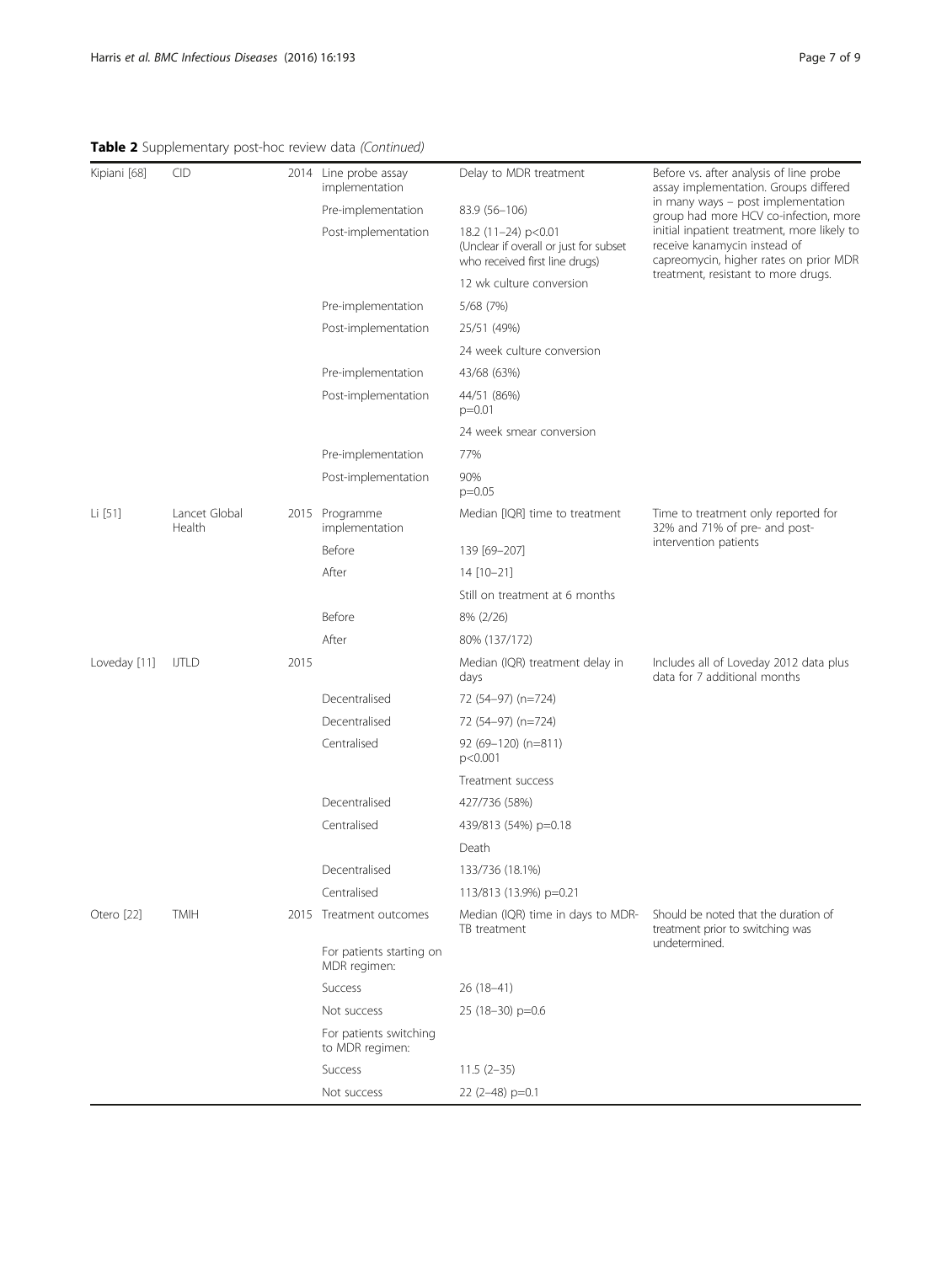<span id="page-7-0"></span>as Xpert MTB/RIF or Genotype MTB DR-plus or direct phenotypic tests such as MODS or the nitrate reductase assay, is designed to reduce such delays through improved access and faster laboratory turnaround. Data comprehensively demonstrating an effect upon outcome of shortened time to MDR diagnosis are still awaited.

## Conclusion

There is currently no published evidence available to assess the effect of early versus late treatment initiation upon the outcomes of patients treated for MDR-TB or XDR-TB. Whilst supportive evidence would have provided a useful advocacy tool, we feel that the intuitive logic and inherent biological plausibility mean that MDR treatment should be initiated promptly. Initiating primary research for this research question is not considered a priority amongst competing demands upon limited resources. However, improved collection of data on time to treatment initiation and treatment outcomes within other studies could provide insight into this question.

# Ethics approval and consent to participate

Not Applicable.

# Availability of data and materials

No data were identified for inclusion in the main review. The dataset supporting the post-hoc review in this article is included within the article in Table [2](#page-4-0) and in the Additional file 1: supplementary text.

### Additional file

[Additional file 1: Table S1.](dx.doi.org/10.1186/s12879-016-1524-0) PRISMA checklist. Table S2: Search terms applied in PubMed. Table S3: Number of search hits by database source. Supplementary post-hoc review text. (DOCX 139 kb)

#### Abbreviations

MDR-TB: multidrug-resistant tuberculosis; PICOT: population, intervention, comparison, outcome and time; TB: tuberculosis; WHO: World Health Organization; XDR-TB: extensively drug resistant tuberculosis.

#### Competing interests

RCH provides consultancy for GSK Vaccines on work unrelated to the topic of this review. All other authors report no potential competing interests.

### Authors' contributions

Conceived and designed the protocol: RCH, LG, LM, DM, KF. Execution of search strategy: LG, LM. Sifting: JN, AM, DM, RCH. Manuscript preparation: RCH, DM, VA, KF, LG, MK, LM, JN, AM. All authors read and approved the final manuscript.

#### Acknowledgments

We thank Dennis Falzon and Ernesto Jaramillo for the elaboration of the PICOT question.

### Funding

This work was funded by the Global TB Programme of the World Health Organization and conducted to provide evidence for the 2015/16 revision of the WHO MDR-TB treatment guidelines.

#### Author details

<sup>1</sup>TB Centre, London School of Hygiene and Tropical Medicine, Keppel Street, London WC1E 7HT, UK. <sup>2</sup>Department of Infection, Immunology and Rheumatology, University College London, Institute of Child Health, Guilford Street, London WC1E 6BT, UK. <sup>3</sup> Royal Brompton and Harefield NHS Foundation Trust, Sydney Street, London SW3 6NP, UK. <sup>4</sup>Chelsea and Westminster Hospital, 369 Fulham Road, London SW10 9NH, UK. <sup>5</sup>Saw Swee Hock School of Public Health, National University of Singapore, Singapore 119077, Singapore. <sup>6</sup>The School of Public Health, University of the Witwatersrand, Johannesburg, South Africa.

### Received: 23 March 2016 Accepted: 22 April 2016 Published online: 04 May 2016

### References

- 1. Global Tuberculosis Report 2015. Geneva: World Health Organisation; 2015.
- 2. Guidelines for the programmatic management of drug-resistant tuberculosis. Geneva: World Health Organisation; 2011.
- 3. Van Deun A et al. Short, highly effective, and inexpensive standardized treatment of multidrug-resistant tuberculosis. Am J Respir Crit Care Med. 2010;182(5):684–92.
- 4. Moher D et al. Preferred reporting items for systematic reviews and metaanalyses: the PRISMA statement. Ann Intern Med. 2009;151(4):264–9. w64.
- 5. Richardson WS et al. The well-built clinical question: a key to evidence-based decisions. ACP J Club. 1995;123(3):A12–3.
- 6. Haynes RBSDL, Guyatt GH, Tugwell PS. Clinical epidemiology: how to do clinical practice research. 3rd ed. Philadelphia: Lippincott Williams & Wilkins; 2006.
- 7. Laserson KF, et al. Speaking the same language: treatment outcome definitions for multidrug-resistant tuberculosis. Int J Tuberc Lung Dis. 2005;9(6):640–5.
- 8. Yu MC, et al. Characteristics and treatment outcomes of MDR tuberculosis in Taiwan. Int J Infect Dis. 2014;21(Supplement 1):57.
- 9. Mukherjee JS, et al. Clinical and programmatic considerations in the treatment of MDR-TB in children: a series of 16 patients from lima, Peru. Int J Tuberc Lung Dis. 2003;7(7):637–44.
- 10. Javia A, et al. Clinical profile of MDR-TB patients and their early response to DOTS PLUS: An Indian perspective. Eur Respir J. 2013;42(Suppl 57).
- 11. Loveday M, et al. Community-based care vs. Centralised hospitalisation for MDRTB patients, KwaZulu-Natal, South Africa. Int J Tuberc Lung Dis. 2015;9(2):163–71.
- 12. Ganzaya S, et al. Countrywide audit of multidrug-resistant tuberculosis and treatment outcomes in Mongolia. Public Health Action. 2013;3(4):333–6.
- 13. Van Der Walt M, et al. Culture conversion rates of multidrug resistant (MDRTB) patients treated in the community versus an inpatient setting in a rural area of the Western Cape (WC) of South Africa. Eur Respir J. 2012; 40(Suppl 56).
- 14. Garcia-Garcia Ma DL, et al. Drug resistance of Mycobacterium tuberculosis in Orizaba, Veracruz. Implications for the tuberculosis prevention and control program. Rev Investig Clin. 2001;53(4):315–23.
- 15. Dave P, et al. Has introduction of rapid drug susceptibility testing at diagnosis impacted treatment outcomes among previously treated tuberculosis patients in Gujarat, India? PLoS One. 2015;10(4):e0121996.
- 16. Ahmad N, et al. Management and treatment outcomes of MDR-TB: Results froma setting with high rates of drug resistance. Int J Tuberc Lung Dis. 2015;19(9):1109–14.
- 17. Mukherjee JS, et al. New challenges in the clinical management of drug-resistant tuberculosis. Infect Dis Clin Pract. 2002;11(6):329-339.
- 18. Satti H, et al. Outcomes of multidrug-resistant tuberculosis treatment with early initiation of antiretroviral therapy for HIV co-infected patients in Lesotho. PLoS One. 2012;7(10):e46943.
- 19. Handayani D, et al. Profile and treatment outcome of extensive drug resistant tuberculosis (XDR-TB) patients in Persahabatan Hospital, Jakarta Indonesia. Respirology. 2013;18: 3–4. doi: [10.1111/resp.12183\\_2](http://dx.doi.org/10.1111/resp.12183_2).
- 20. Drobniewski FA, Balabanova YM. The diagnosis and management of multiple-drug-resistant tuberculosis at the beginning of the new millenium. Int J Infect Dis. 2002;6(1):S21–31.
- 21. Migliori GB, et al. The XDR-TB emergency: Answers from the scientific community. Rassegna di Patologia dell'Apparato Respiratorio. 2009;24(5): 319-24.
- 22. Otero L, et al. Time to initiation of multidrug-resistant tuberculosis treatment and its relation with outcome in a high incidence district in Lima, Peru. Trop Med Int Health. 2015;20(3):322–5.